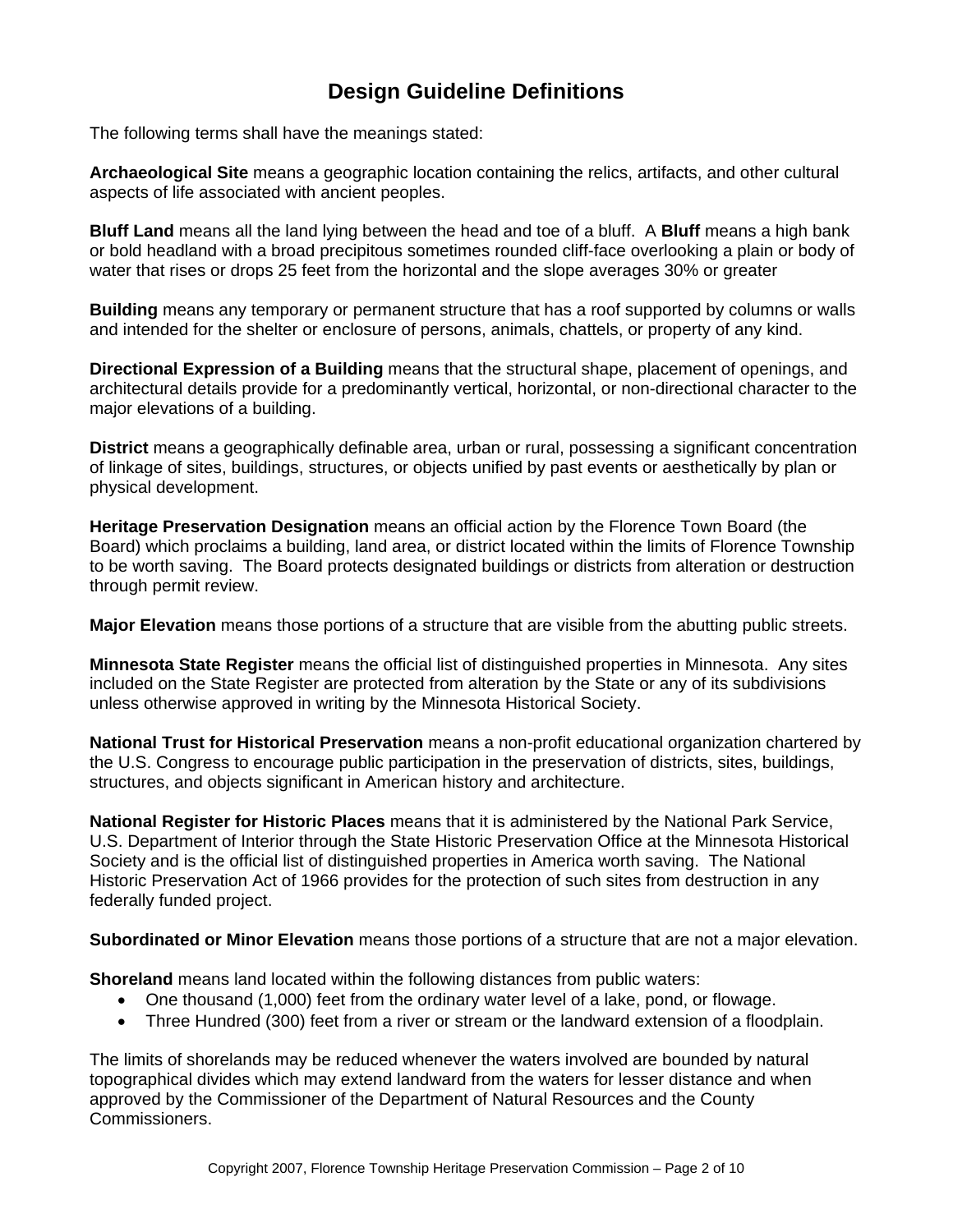## **Design Guidelines for Local Historic Districts**

**1. Design Review Application.** No building permit for structural changes that would impact any future exterior renovation to any building, structure, or landscape located within a local historic district shall be issued until such time as the applicant has submitted a *Design Review Application* (sample included at back of this guideline) to the Florence Township Heritage Preservation Commission (the HPC). Said *Design Review Application* shall be on a form prescribed by the HPC (sample near back of this guide). In the event a *Design Review Application* is not granted, the applicant may appeal the HPC's decision to the Florence Town Board.

**2. Findings Criteria.** When reviewing a *Design Review Application*, the HPC shall make its findings based upon the following guidelines and criteria:

- A completed *Design Review Application* form available from a HPC member or from the HPC web site.
- Adherence to the Secretary of the Interior's Standards for Rehabilitation which are as follows:
	- o The Standards that follow were originally published in 1977 and revised in 1990 as part of Department of the Interior regulations (36 CFR Part 67, Historic Preservation Certifications). They pertain to historic buildings of all materials, construction types, sizes, and occupancy and encompass the exterior and the interior of historic buildings. The Standards also encompass related landscape features and the building's site and environment as well as attached, adjacent, or related new construction.
	- o The Standards are to be applied to specific rehabilitation projects in a reasonable manner, taking into consideration economic and technical feasibility.
- A property shall be used for its historic purpose or be placed in a new use that complies with zoning regulations and that requires minimal change to the defining characteristics of the building and its site and environment.
- The historic character of a property shall be retained and preserved. The removal of historic materials or alteration of features and spaces that characterize a property shall be avoided.
- Each property shall be recognized as a physical record of its time, place, and use. Changes that create a false sense of historical development, such as adding conjectural features or architectural elements from other buildings, shall not be undertaken.
- Most properties change over time; those changes that have acquired historic significance in their own right shall be preserved.
- Distinctive features, finishes, and construction techniques or examples of craftsmanship that characterize a property shall be preserved.
- Deteriorated historic features shall be repaired rather than replaced. Where the severity of deterioration requires replacement of a distinctive feature, the new feature shall match the old in design, color, texture, and other visual qualities and, where possible, materials. Replacement of missing features shall be substantiated by documentary, physical, or pictorial evidence.
- Chemical or physical treatments, such as sandblasting, that cause damage to historic materials shall not be used. The surface cleaning of structures, if appropriate, shall be undertaken using the gentlest means possible.
- Significant archaeological resources affected by a project shall be protected and preserved. If such resources must be disturbed, mitigation measures shall be undertaken.
- New additions, exterior alterations, or related new construction shall not destroy historic materials that characterize the property. The new work shall be differentiated from the old and shall be compatible with the massing, size, scale, and architectural features to protect the historic integrity of the property and its environment.
- New additions and adjacent or related new construction shall be undertaken in such a manner that if removed in the future, the essential form and integrity of the historic property and its environment would be unimpaired.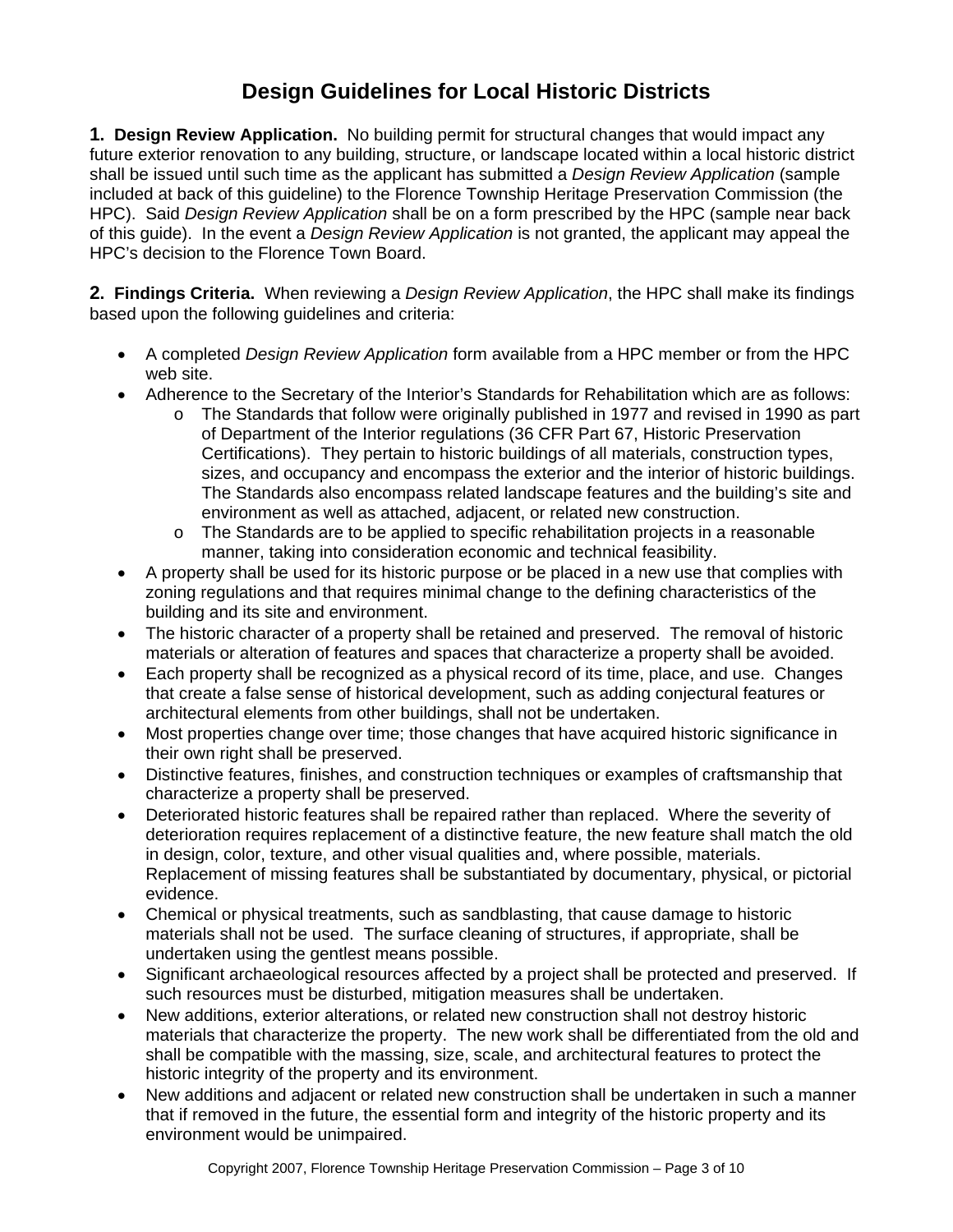**3**. **Work Classifications**. The applicant shall identify the proposal as one of twelve (12) classifications of work:

| <b>New Construction</b> | <b>Major Face Lift</b> | <b>Minor Face Lift</b> | <b>Restoration</b> |
|-------------------------|------------------------|------------------------|--------------------|
| <b>Rehabilitation</b>   | <b>Demolition</b>      | Landscape              | <b>Signage</b>     |
| <b>Site Lighting</b>    | <b>Fences</b>          | <b>Public Park</b>     | <b>Other</b>       |

In all of the twelve classifications, the applicant shall attach the following information to the *Design Review Application*:

- Current photograph of the exterior sides of the building or site where the work will take place.
- Scaled elevation of the sides of the building or site illustrating the work to be completed.
- A site plan.
- Narrative of work to be done and how the work relates to the architectural history of the building or site. The HPC and/or the Goodhue County Historical Society (GCHS) may be able to assist in research if necessary.
- Exterior building material samples and paint chips of proposed colors.

Three (3) copies of the above information shall be submitted. The HPC will retain one copy, one copy will advance to the Florence Township Supervisors, and one is retained by the applicant.

## **Classification of Work Definitions**

**New Construction** | New Construction is the erection of a building that does not currently exist. The Standard Characteristics for new construction are:

- New construction with designs that are architecturally significant and durable shall be encouraged. Contemporary design for new buildings in old neighborhoods and additions to existing buildings or landscaping shall be encouraged if such design is compatible with the size, scale, color, material, and character of the neighborhood and adjacent buildings.
- The structure must be compatible with the existing character of the historic district.
- Garages will not dominate the streetscape and shall not exceed the height of the main dwelling whether attached or detached. Garages shall not be attached to the front of the building and should only be attached if not visible from the public way. Attached garages shall be setback from the front of the house. There shall be no dwelling space above a garage. Detached garages shall be closer to the homeowner's home than to a neighboring structure.
- Steel pole buildings, concrete block, or poured concrete buildings will not be allowed.
- Building Height. A main structure shall not exceed 35 feet, measured between the average grade and one-half the roofline height (distance between the highest and lowest point of the roof). In the case of a structure that will impact a historic building, that structure shall not exceed the height of the historic building.
- Massing and Scale. New construction should conform to the massing, volume, height, façade proportions, and scale of surrounding structures. The gross volume of any new structure should be visually compatible with the buildings and elements within the surrounding area. New dwellings and commercial buildings should be compatible with the height of existing adjacent buildings.
- Setback and Orientation. The main structure shall align with the setback of and be oriented in the same way as existing/neighboring structures.
- Building Materials. Preferred siding are:
	- o Wood lap measuring 3" to 6" exposed, painted.
	- o Board and batten siding, painted.
	- o Cedar shingles, painted.
	- o Any other wood-appearing material.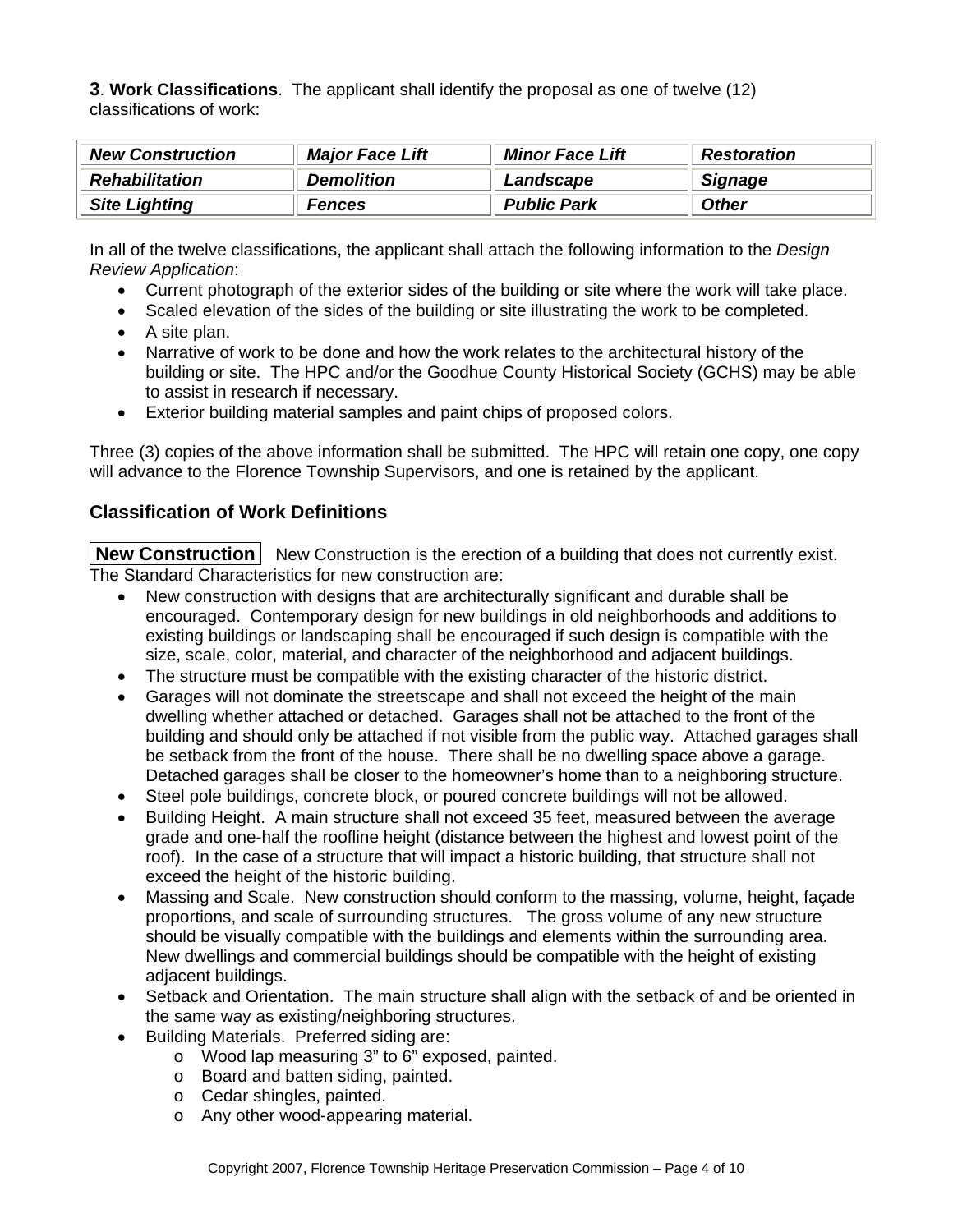- o Exterior color choices should blend with the existing historical and natural environment. Neutral colors are preferred for home exteriors.
- Windows and Entries. Vertically oriented single or double hung sash are the predominant historic window type in the district. The proportion, size, rhythm, and detailing of windows and entries should be compatible with that of existing nearby buildings. The rhythm of solids to voids created by openings in the façade of the new structure should be visually compatible with surrounding structures.
- Landscape, signage, lighting, and fences shall comply as described in those respective classifications described below.

**Major Face Lift** | A major exterior face lift shall not destroy the distinguishing qualities or character of the property and its environment. It shall enhance the existing size, scale, color, material, and character of the exterior historic features of the building.

The requirements for building modification outlined under minor face lift also apply to a major face lift. The removal or alteration of any historic material or architectural features shall be minimized, consistent with the proposed use.

Change of an intrusive building shall be encouraged if such design is compatible to the size, scale, color, material, and character of the neighborhood or adjacent buildings.

**Minor Face Lift** | A minor face lift is defined as work that does not significantly alter, but rather, enhances the historic or original exterior appearance of the building. This may include refinishing, repair, painting, and general maintenance.

The HPC encourages the use of materials similar to those used in the original construction, wherever possible. Synthetic and non-similar materials may be allowed when replacement of similar materials is not feasible.

Wherever possible, new additions or alterations to buildings shall be done in such a manner that if they were to be removed in the future, the essential form and integrity of the original building would not be destroyed. The HPC will not approve sandblasting or chemical treatment that would damage a building. The HPC will not approve the removal of cornices, painted or unpainted masonry, alterations of existing historic or original openings for windows and doorways, and changes to other significant architectural detail.

**Building Restoration** | Building restoration is defined as the act or process of accurately recovering the original form and details of a property and its setting as it appeared at a particular period of time by means of the removal of later work or by the replacement of missing earlier work.

Deteriorated architectural features shall be repaired rather than replaced, wherever possible. In the event replacement is necessary, new synthetic material shall match the material being replaced in design, color, texture, and other visual qualities. Repair or replacement of missing architectural features shall be based on accurate duplications of original features, substantiated by physical or pictorial evidence rather than on conjectural designs or the availability of different architectural features from other buildings.

**Rehabilitation** | Building Rehabilitation is defined as the act or process of returning a property to a state of utility (both interior and exterior) through repair or alteration which makes possible an efficient contemporary use while preserving those portions or features of the property which are significant to its historical, architectural, and cultural values.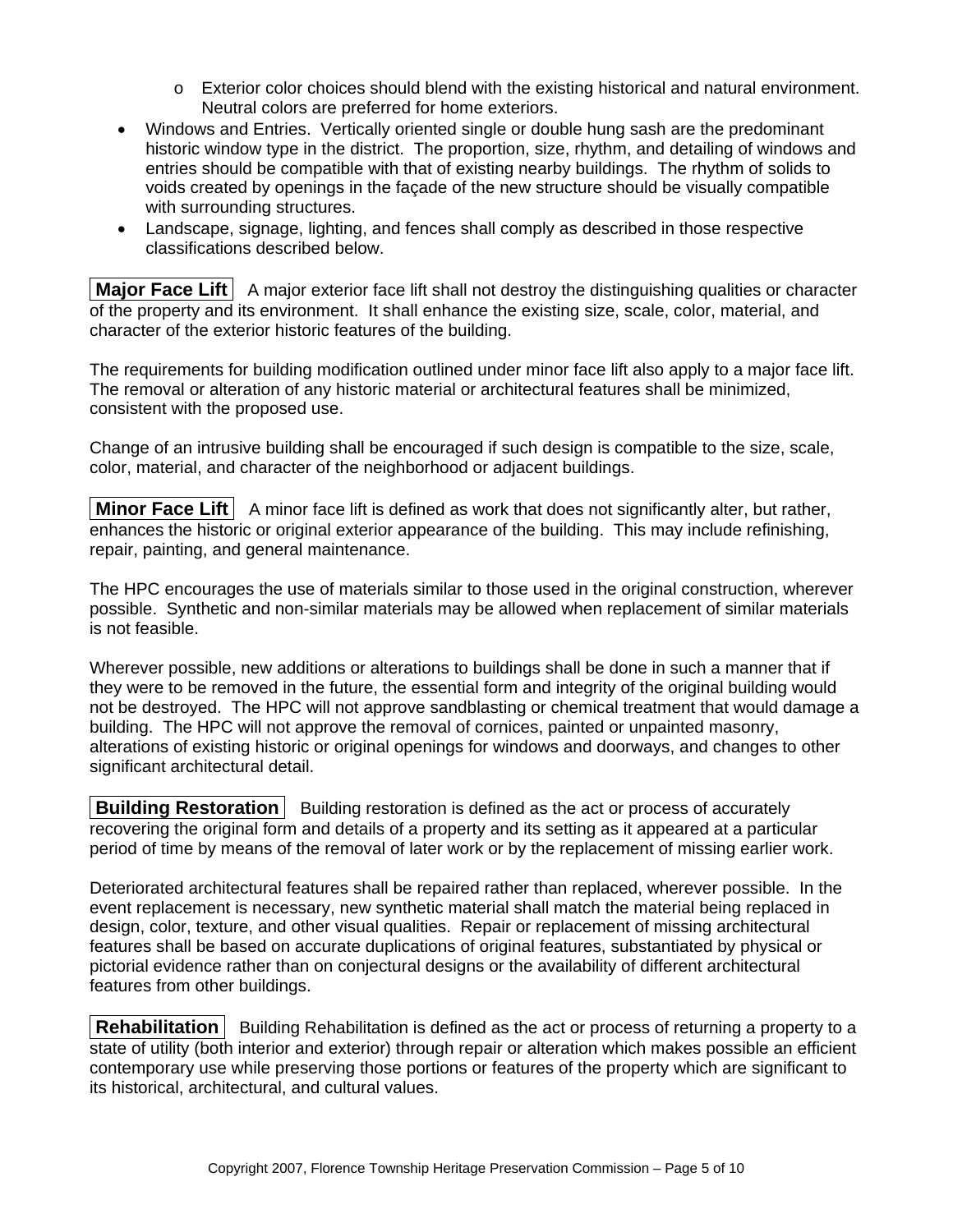**Demolition** Building Demolition is the elimination of a building. Upon acceptance of a *Design Review Application* for demolition of historic properties, signs shall be posted on all proposed demolition sites indicating the following:

- The building or structure to be demolished.
- The future plans for the site.
- That a 120 day waiting period, from the date the application is accepted, is in effect before demolition may begin, and
- The actions taken to mitigate the adverse impacts of demolition.

Demolition by neglect requires an Environmental Assessment Worksheet (EAW).

**Landscape** This includes any site features other than a building, fence, or lighting. Significant landscape on or near a historical site or building must relate to the historical design and features of the buildings on or near the landscape site.

**Signage** All Signage shall be designed to enhance and complement the historic character of buildings and landscape within the historic district. Prior to issuance of a sign permit for a new sign or the replacement of an existing sign, the applicant shall complete a *Design Review Application*. The HPC shall review said application and approve a *Design Review Application* provided the following are met:

- **Sign and Placement:** Signs shall be positioned so that they are an integral design feature of the building or landscape, which means that signs shall help define and enhance the architectural features of the building or landscape and shall be placed so that they do not destroy architectural details.
- **Colors:** Sign colors shall blend with the building façade to which the sign is attached or to the landscape in which it is displayed and shall be compatible with the property's use. No more than two colors shall be used for sign lettering.
- **Message:** The sign message shall be legible and relate to the nature of the use. These requirements may be accomplished through the use of words, pictures, names, symbols, and logos.
- **Lettering:** Lettering styles shall be legible and relate to the character of the property's use. In addition, a sign shall contain no more than 60% of the sign's total area and capital letters shall be no more than 75% of the height of the sign background.
- **Illumination:** External illumination of signs is permitted. Illumination may be incandescent or fluorescent but shall emit a continuous white light that prevents direct light from shining onto the street. The use of internally lit signs such as, but not limited to backlit plastic, is not permitted.
- **Size:** Road side signs shall be no more than three (3) square feet in area per surface and no sign shall be constructed to have more than 2 surfaces. Building signs shall be no more that two (2) square feet in area per surface with lettering limited to one surface.
- **Freestanding Signs:** All freestanding signs shall be located, sized, and landscaped so that they do not obscure the view of historic properties.

**Lighting** This refers to all exterior lighting whether attached to a building or freestanding. Such lighting shall adhere to the following guidelines:

- Driveway and porch lights that cast light onto the street or into a neighbor's yard shall not be allowed. All such light must be shielded to direct light downward.
- Security lights mounted on poles shall not exceed fifteen (15) feet in height and shall be fifty (50) feet from any property line. Maximum wattage shall be 35-watt for low pressure sodium and 50-watt for high pressure sodium.
- Security lights shall be activated by motion detectors to minimize all-night lighting.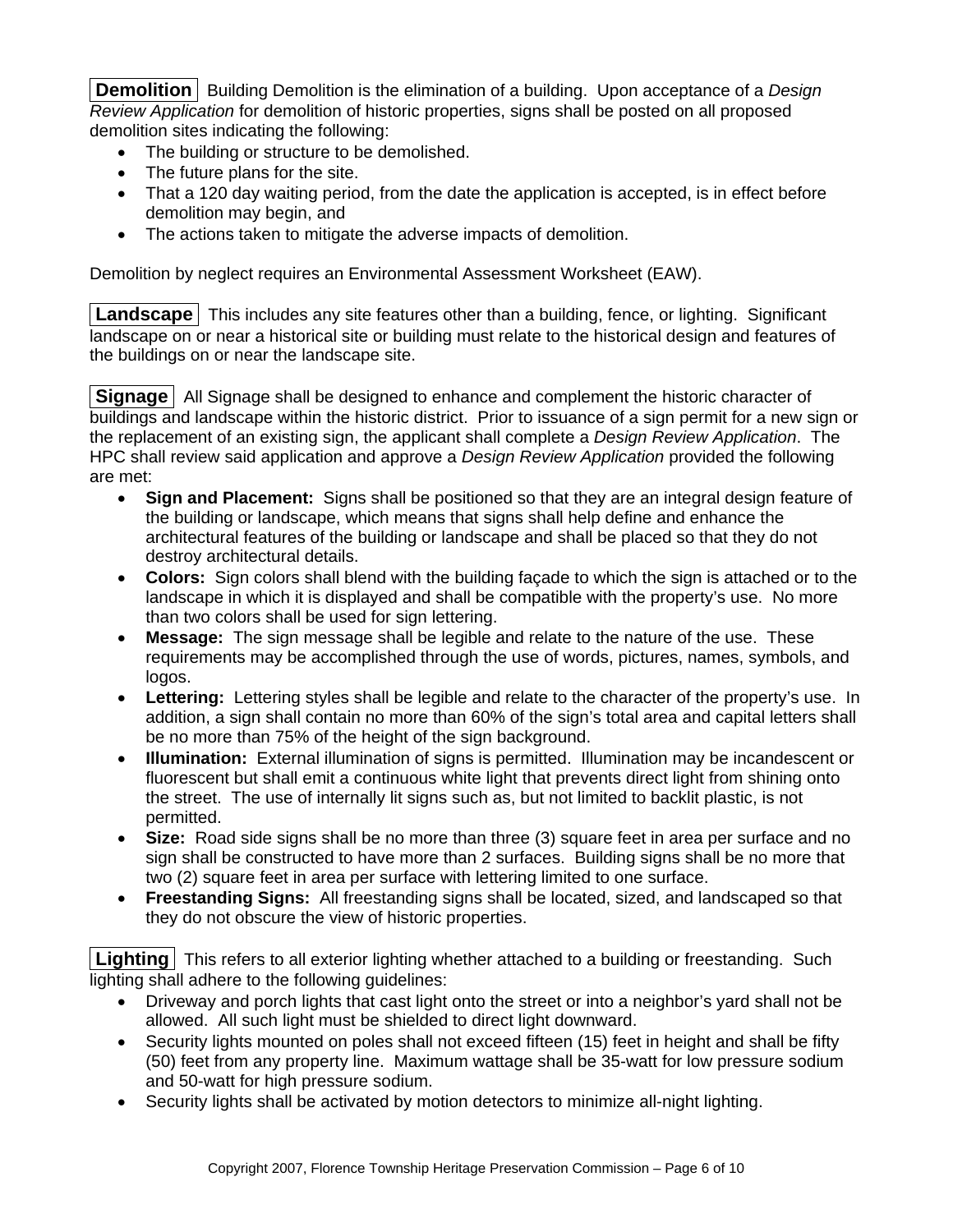**Fences** These guidelines are based on historic precedent and the HPC's desire to carry certain traditions forward into present day usage. It is the primary recommendation of the HPC that, where appropriate, lilac hedges be given consideration over all other types of fencing.

Maintenance of both sides of any constructed or living fence shall be the responsibility of the owner thereof unless a written agreement between property owners for joint maintenance exists. The lot line fence shall therefore be placed far enough inside the property to facilitate maintenance without trespassing.

In all cases, when a fence design is determined to have a front and a back side, the front side must face the outside of the property. In those cases where the back side of the fence is visible from a public street due to the position of the fence on the owner's property, that back side must also be finished.

Dog kennels shall be subject to the above fence regulations.

Lot line fences shall conform to the following:

- A living hedge of any height.
- A wire fence not to exceed four (4) feet in height upon which vines of some type will be grown and shall provide coverage in three (3) growing seasons.
- A picket fence not to exceed four (4) feet in height. There are numerous picket designs, any of which will be acceptable. Fence may be painted or naturally weathered.
- A natural stone fence/wall not to exceed four (4) feet in height.
- A wrought iron fence not to exceed four (4) feet in height.
- A rail fence not to exceed four (4) feet in height.
- Entry gates or arbors not to exceed eight (8) feet in height.
- Expressly excluded from lot line use shall be solid board or concrete block fences.

Privacy fences shall conform to the following:

- They shall be limited to six (6) feet in height.
- They shall not be closer than two (2) feet to the side and back lot lines.
- They shall not be closer to the front lot line than the main part of the dwelling, excluding the garage.
- The recommended privacy fence is a lilac hedge.

**Public Park** Valhalla Park is a one block wide bluff land park that lies along the eastern edge of Garrard Avenue. Wakondiota Park is one block wide and lies along the western edge of Van Blarcum Avenue. All requests for alteration within a public park must be presented in a *Design Review Application* and must follow the same procedures as with any other modification in the historic district.

- **Respect of Ordinances.** All requests must comply with the published Districts Park Management plan and this plan must adhere to all applicable ordinances including Federal (Corps of Engineers), State (Department of Natural Resources), Goodhue County, Florence Township, and the Frontenac Historic District. Specifically, the Goodhue County ordinances that define regulations for Bluff Land Protection (Article 4), Shore land Protection (Article 17), and Tree and Woodland Protection (Article 3, Section 7) must be applied to all activities. The enforcement of this plan and penalties for violating this plan is defined by the Goodhue County zoning regulations since this Park Management Plan is an extension of such regulations.
- **Park Activity Approval Process.** Individual property owners can make requests to the HPC to be considered within the guidelines of the Park Management Plan and the limits of the budget. No individual property owner will be allowed to cut trees, use the property for extended periods, dump refuse, remove vegetation, or affect the parks in any way except by written approval from the HPC and the Town Board.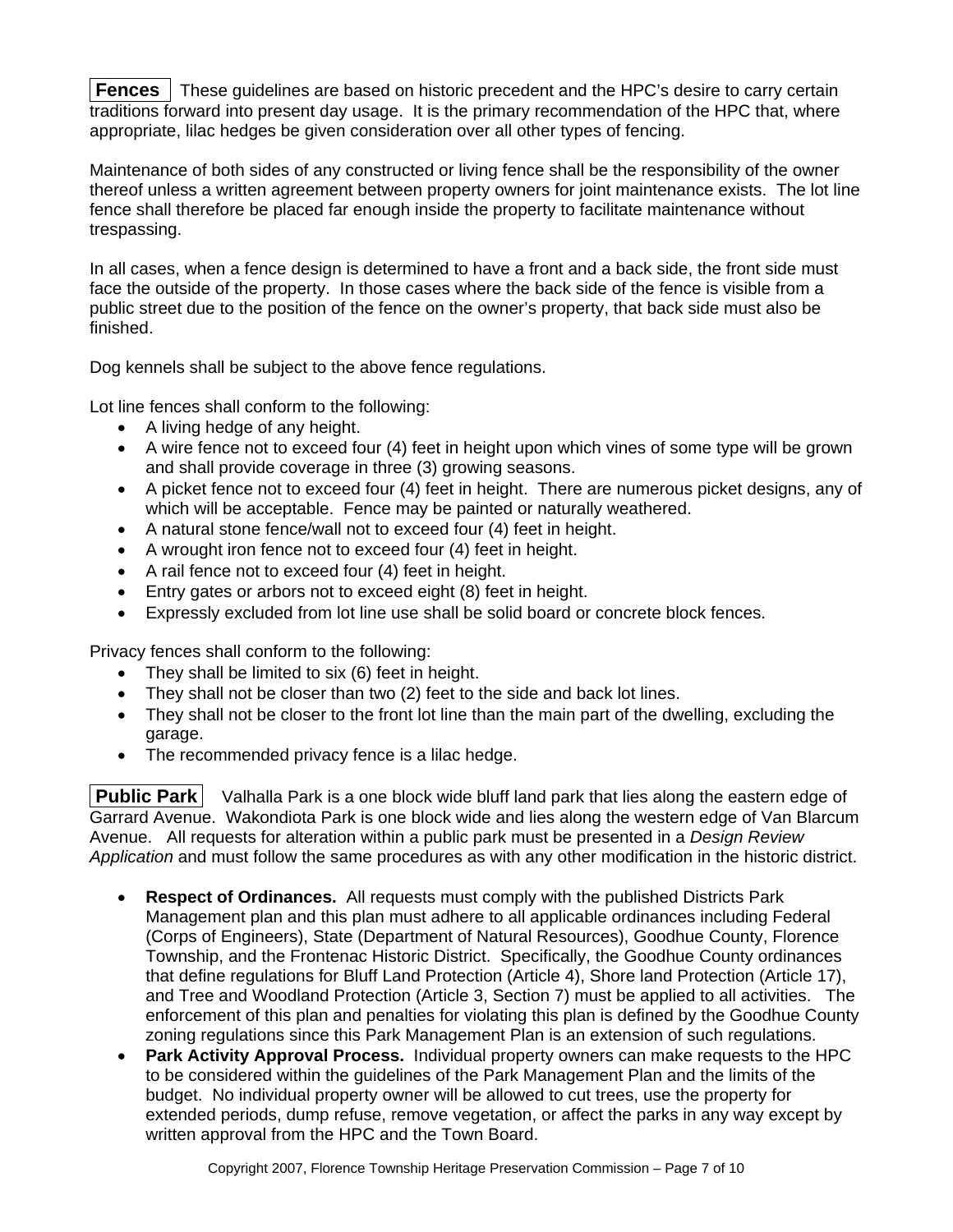- **Park Alteration Services.** Professional services can be used within the limits of the park management budget as approved by the HPC and the Township Board of Supervisors. Organized volunteers that are managed by the HPC can perform approved services. Donations for approved work projects are allowed. Individual property owners can fund specific approved projects under the supervision of the HPC.
- **Unwanted Plant Species Removal.** Within the limits of the annual park management budget and the availability of volunteers, unwanted plant species such as Buckthorn, vines, parsley, poison ivy, prickly ash, etc. can removed, and growth retarded. All removed vegetation must be moved to an approved disposal site or disposed of in other approved methods.
- **Dead Vegetation Management.** Dead and fallen vegetation can be removed subject to the limitations of budget and volunteer availability and, where appropriate, where it poses a potential safety hazard to residents and visitors. Dead vegetation that does not pose a safety risk and that benefits wildlife may remain in the parks.
- **Valhalla Park Vistas.** Frontenac residents and visitors have historically enjoyed Lake Pepin viewing vistas through and over Valhalla Park from various points along Garrard Avenue. These vistas are spaced along the length of Garrard Avenue and are maintained by managing the height of trees in each specific vista by periodic winter trimming, by removal of dead trees, and by planting new trees of appropriate full growth height. Some vistas will have one or more park benches for residents and visitors to enjoy the vistas.





• **Resident Consideration**. Property owners may not be adversely affected by the design of park vistas or modifications. Sufficient vegetation must exist to provide adequate sight and sound privacy from nearby roads. This requirement must be achieved by maintaining healthy trees at the desired height and by reforesting with the proper trees.

**Other** Work that does not fit into the prior eleven (11) classifications.

**4**. **Findings of Fact**. The HPC shall make findings of fact prior to approving a *Design Review Application*. These findings shall include:

- In the case of a proposed alteration or addition to an existing building that will not materially impair the architectural or historic value of the building, the HPC shall make written findings considering the existing structures and existing exterior appearance, building height, width, depth, or other dimensions, roof style, type of building materials, ornamentation, paving, setback, and color.
- Additions shall not obscure significant historical features.
- Locate new additions back from primary facades in order to allow the original proportions and character of the historic façade to remain prominent, or set them apart from the main building.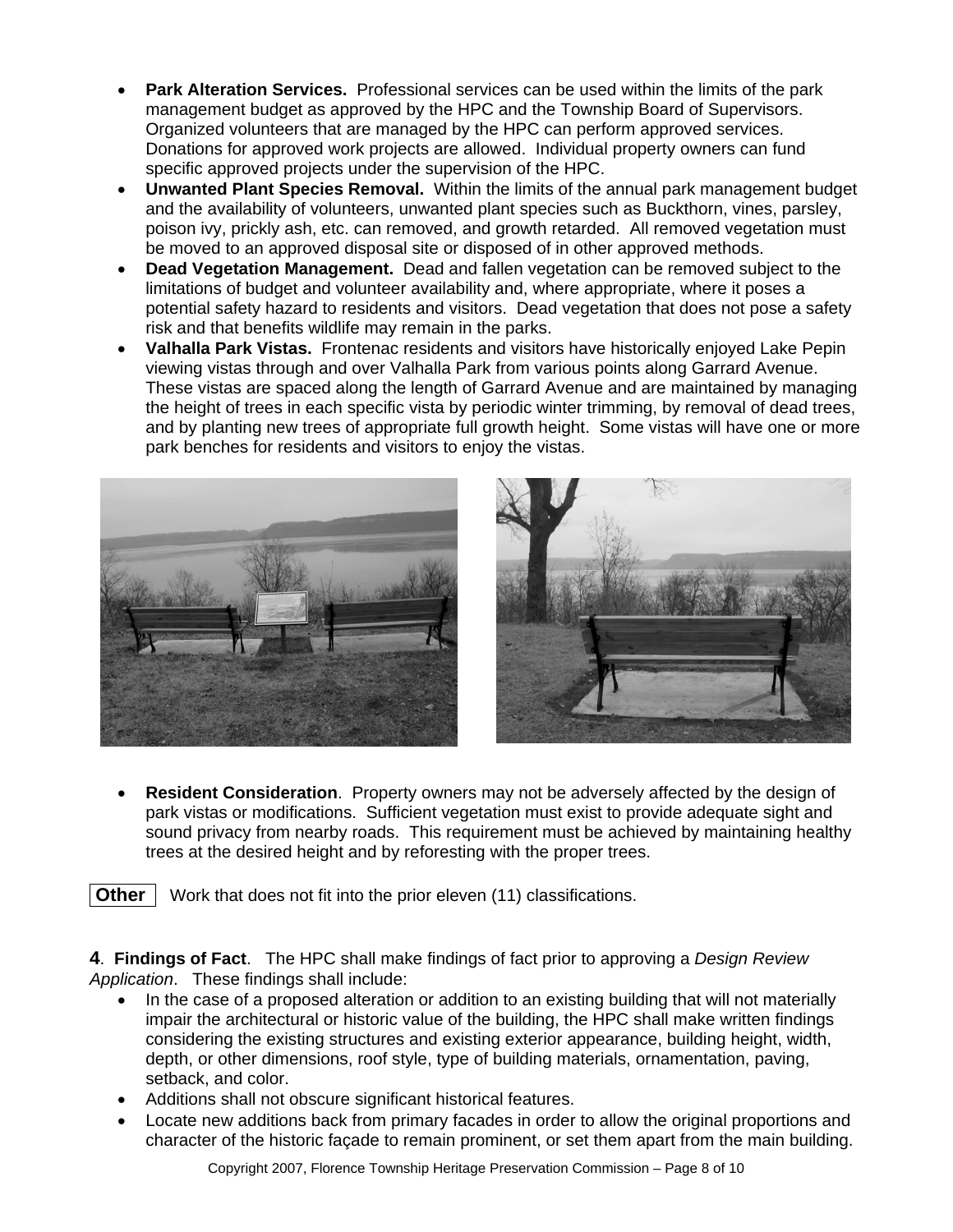- Additions shall be reversible, such that a future owner may be able to restore the building to its historic condition if so desired.
- In the case of the proposed demolition of a building, prior to approval of such demolition, the HPC shall make written findings on the following:
	- o Architectural and historical merit of the building.
	- o The effect on surrounding buildings.
	- o The effect of any new proposed construction on the remainder of the building in case of partial demolition and on surrounding buildings.
	- o The economic value or usefulness of the building as it now exits.
	- $\circ$  If altered or modified, in comparison with the value or usefulness of any proposed structure designated to replace the present building or buildings.
- Original rim details and other architectural features should be photographed or otherwise recorded before they are removed for repair or replacement. Deteriorated trim that is removed should be saved for use in making duplicates.
- In the case of a proposed new building where such building will not in itself, or by reason of its location or the site, materially impair the architectural or historic value of buildings or adjacent sites in the immediate vicinity, the HPC shall make written findings considering the existing structures and their exterior appearance, building height, building width, depth, or other dimensions, roof style, type of building materials, ornamentation, paving, setback, and color.
- The HPC shall compare the proposal with an equivalent pivotal building or similar architectural style that is located within the same local district.

**5**. **Application Required**. No building permit for demolition, building additions, or new construction for any building, structure, or landscape located within the historic district shall be issued until such time as the applicant has submitted a *Design Review Application* and said application has been reviewed and approved by the HPC. No application shall be accepted unless completed in full and accompanied by any additional information as may reasonably be required by the HPC.

**6**. **Application Review**. The HPC shall make findings of fact prior to approving a *Design Review Application*.

The HPC shall review applications relating to major elevations and new construction of principal buildings for compatibility of said addition or new construction with standard characteristics found within the surrounding area. Said standard characteristics shall be established for compatibility with the surrounding area for the following:

- 
- Building height Building materials Lighting
	-
	-
- Setback and orientation
- Massing and scale Windows and entries Roof lines
	-

In the case of public improvements, the HPC shall review all plans for curb and gutter, street, or utility reconstruction and comment to the Board on the effects of said improvements within thirty (30) days of notification of the project. No construction or reconstruction of a public improvement shall commence until said comment has been made to the Board or thirty (30) days has elapsed since the HPC was notified of the project. Review shall not be required for routine maintenance, repair, or emergency work such as street patching, street overlays, driveway installations, accessibility ramp improvements, or utility repairs.

No additional construction shall be added to the parks. The footprint of the existing buildings shall not be enlarged, and buildings shall not be plumbed or heated. If any existing buildings are renovated or replaced, they shall fall with the design guidelines.